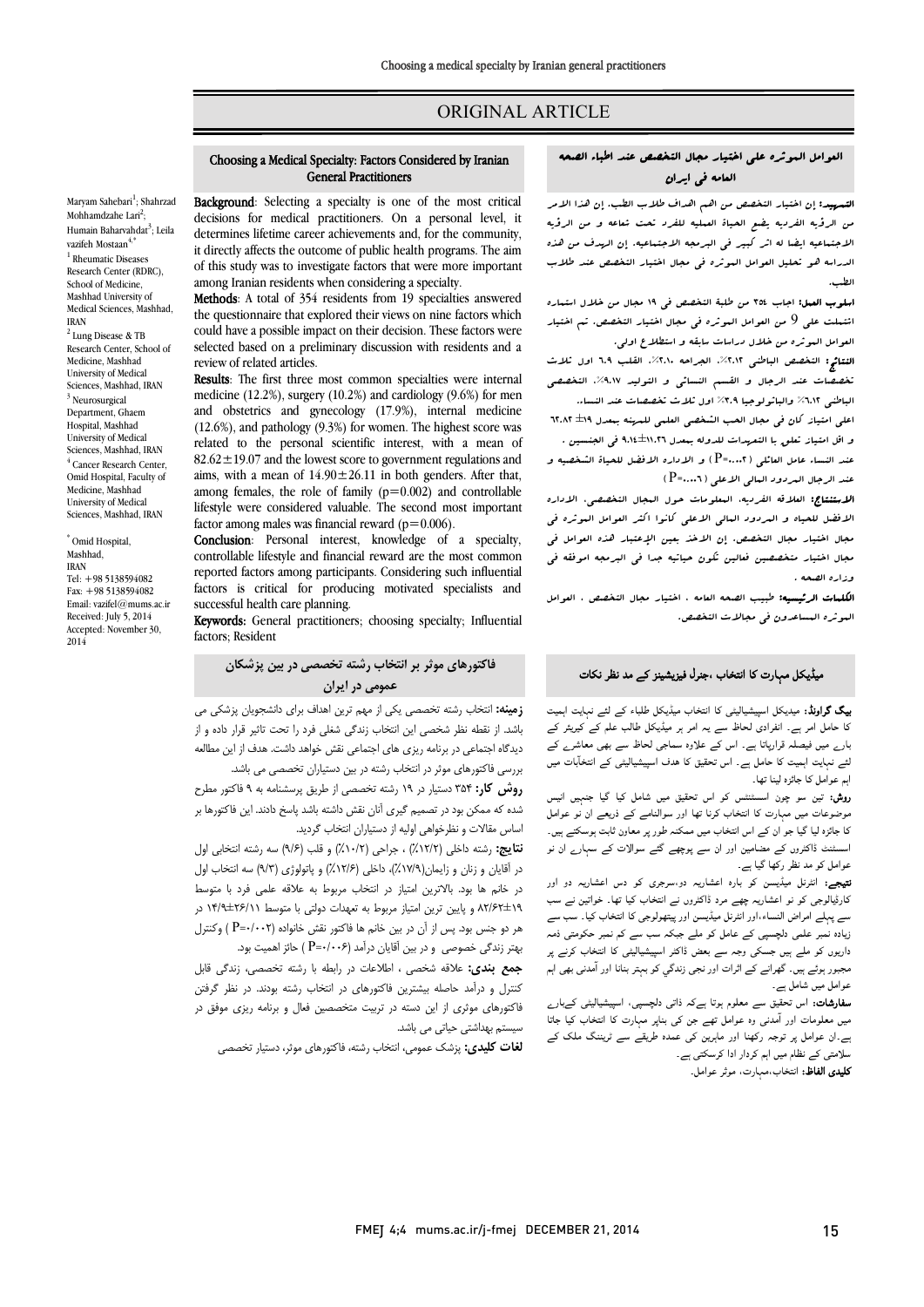$\overline{a}$  $\overline{a}$ 

# INTRODUCTION

 Choosing medicine as a profession and a specialty preference is affected by many factors. These factors could span a wide range, such as personal interest, specialty characteristics,<br>university curricula and even cultural and social values (1). university curricula, and even cultural and social values (1).

 Individual medical students have a tendency toward specific specialties (1, 2). During preclinical and clinical stages, medical students construct their views about career choice through interaction with patients and mentors while<br>developing their knowledge about specialties (3) developing their knowledge about specialties (3).

 New residents are the future specialist workforce of the health care system. Regardless of personal interest, in order to work successfully, one must have knowledge about the specialty and life. Previous studies, which were conducted in other countries, have pointed to factors like personal traits, personality types, job opportunities, personal interest, personal skills, and the ability to take on the responsibilities of providing appropriate<br>backle approximate  $(1, 4)$ . Negatively, the rate of primari health care to society  $(1, 4)$ . Nevertheless, the role of cultural and social issues cannot be ignored  $(5, 6, 30d, 7)$ recognize the probable restrictions of his or her professional and social issues cannot be ignored (5, 6, and 7).

 Understanding students' views about career choice could help in planning educational programs, correcting unfair systems, and producing an efficient health-care system.

 Several studies have been done to address these influential factors but it should be noted that personal and social differences produce a different scenario. There is little data about such influential factors in Iran. This study evaluates ֦֧֦֧֦֧֦֧֦֧֦֧֘֝֝<br>֧֪֪֪֦֧֦֧֦֧֦֧֦֧֦֧֝ the nine most important factors in selecting a specialty among residents at Mashhad University of Medical Sciences (MUMS) during 2009-2010.

# **METHODS**

 This qualitative cross-sectional study was conducted in the Educational Development Center (EDC) of Mashhad University of Medical Sciences (MUMS) during September 2009 to September 2010, with clinical residents as participants. Approval for this study was given by the Investigation

 first part of the questionnaire consists of demographic characteristics, including age, gender, marital status, and number of children. After reviewing the literature and part of the questionnaire posed questions about nine influential factors including scientific interest, perception of the specialty, exam ranking, financial reward, spousal and family opinion, residency conditions, mentors' role, government regulations and aims. Participants assigned a number to each item, zero to one hundred, based on their Review Board and Medical Ethics Committee of MUMS. The holding a preliminary discussion with residents, the second available academic positions at medical universities, and personal views.

 validity and its reliability controlled by test to test. Questionnaires were randomly given to ten residents twice, one week apart, and the correlation between the two The validity of the questionnaire was assessed by content sessions was calculated. The least correlation was 0.72%.

ייִ After a face-to-face explanation about the objectives of the study with each resident, the questionnaire was given to those who agreed to participate in the study.

 SPSS software (version 11.5, Chicago, IL, USA) was used to analyze the data. Values were expressed as mean±SD. T-test was used to analyze the statistical underefield steween groups<br>P-value of less than 0.05 was considered statistically significant. was used to analyze the statistical differences between groups.

 $\overline{a}$  $\overline{a}$ 

### RESULTS

 $\overline{\phantom{a}}$  $\overline{\phantom{a}}$ 

A. Demographic characteristics:

 Three hundred-sixty residents from 19 specialties participated in this study. Due to incomplete data, six questionnaires were extracted. Out of the participants, 3 (0.8%) were in the fifth year of their residency course (only neurosurgery residency takes 5 years).

neurosurgery residency takes 5 years).<br>Two hundred (57%) residents were male and 154 (43%) were female. Two hundred-seventeen of the participants (61%) were married and 95 (27%) of them had at least one child. The distribution of the residents by specialty and gender is shown in Fig.1.



j

Fig.1 Ratio of male and female in different specialties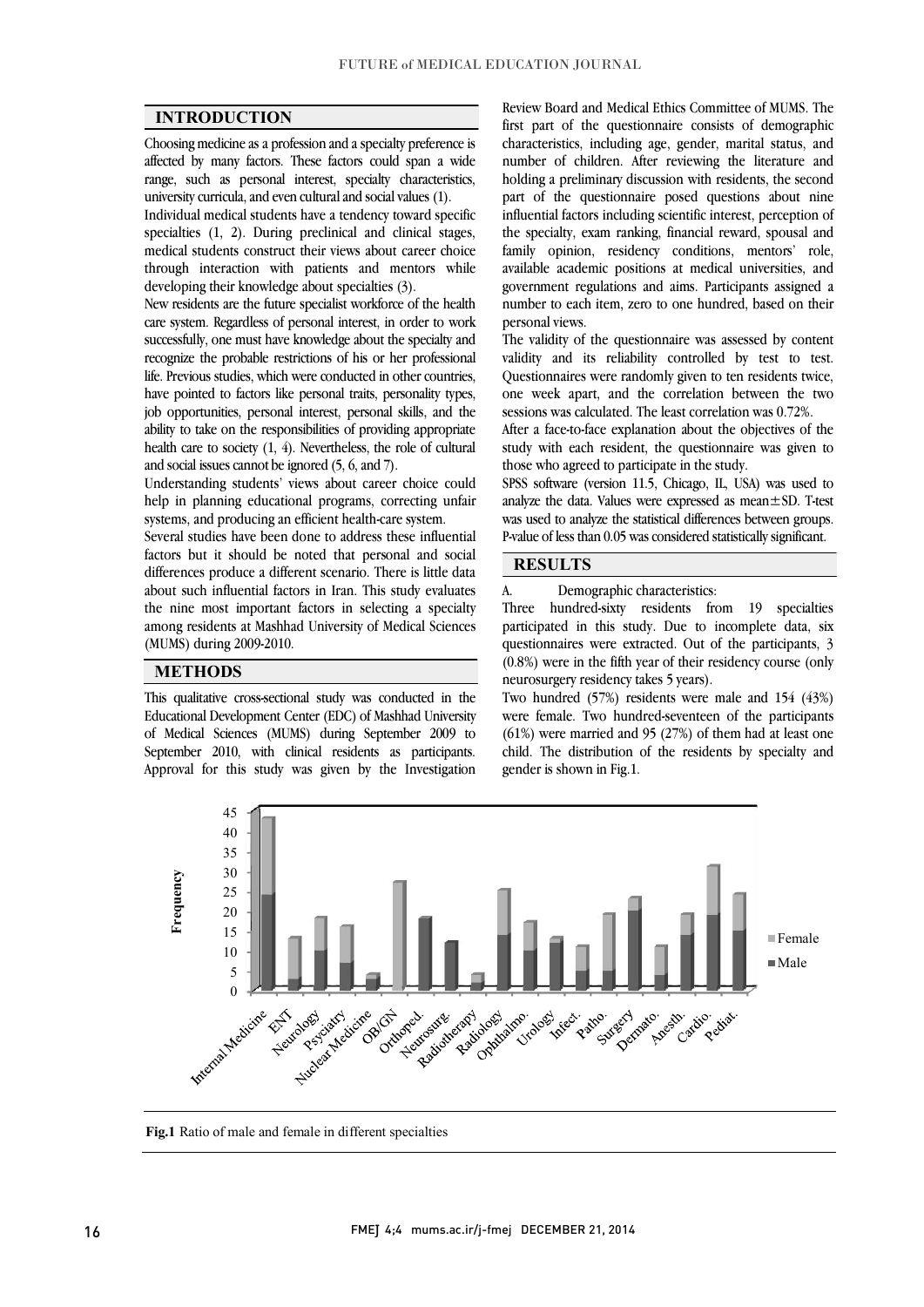The first three most common specialties were internal medicine (12.2%), surgery (10.2%) and cardiology (9.6%) for men and obstetrics and gynecology (17.9%), internal medicine (12.6%), and pathology (9.3%) for women. It positions, which could affect the data. Eighty-one percent of participants were studying for their second choice in specialty. The female-to-male ratio in surgical fields was 53- ninety-three (27%) subjects had participated more than twice in the residency entrance exam. The socioshould be noted that these specialties have more available to-89 and in non-surgical fields 98-to-108. In the study, demographic variables of residents are shown in Table 1. B. Influential factors in specialty preference

The mightest score was related to personal scientific interest,<br>with a mean of  $82.62 \pm 19.07$ . It was stronger in surgical specialties  $(87.46 \pm 1.3)$  as opposed to non-surgical specialties  $(78.85 \pm 1.44)$ . The lowest score was related to government regulations and aims, with a mean of The highest score was related to personal scientific interest,  $14.90 \pm 26.11$  (Table 2).

 Scientific interest was the most important factor for both SEM denotes standard error of the mean

| Table1. Socio-demographic characteristics of<br>participants |             |           |
|--------------------------------------------------------------|-------------|-----------|
|                                                              |             | N(%       |
| Sex                                                          | Male        | 200(55.6) |
|                                                              | Female      | 154(42.7) |
| Marital status                                               | Single      | 137(38.7) |
|                                                              | Married     | 217(61.3) |
| Educational level                                            | First year  | 70(19.7)  |
|                                                              | Second year | 103(29)   |
|                                                              | Third year  | 98(27.6)  |
|                                                              | Forth year  | 80(22.6)  |
|                                                              | Fifth year  | 3(0.8)    |
| Having child                                                 | NO          | 295(83.3) |
|                                                              | <b>YES</b>  | 58(16.3)  |
|                                                              | No Answer   | 1(0.3)    |

| Table 2. Factors influencing specialty preferences |                 |  |
|----------------------------------------------------|-----------------|--|
| Factor                                             | <b>SEM (SD)</b> |  |
| Scientific interest                                | 82.62 (19.07)   |  |
| cognitive Knowledge                                | 65.20 (23.20)   |  |
| Exam ranking                                       | 63.60 (33.30)   |  |
| Financial reward                                   | 46.5(31.14)     |  |
| Family opinion                                     | 40.9(36)        |  |
| Controllable lifestyle                             | 40.30 (33.4)    |  |
| Mentor's role                                      | 33.51 (33.31)   |  |
| Available academic position                        | 14.90 (26.11)   |  |
| Government regulation                              | 14.7(30)        |  |

 genders, with no statistical difference between them. After that, among females, the role of family and controllable lifestyle were considered more valuable than among males  $(p=0.002)$ . Specialty difficulties  $(p=0.004)$  were also more important for women compared to ment. The second most important factor for males was financial reward  $(p=0.006)$ . there was a meaningful difference in the role of family important for women compared to men. The second most In comparison between the married and single residents,  $(p>0.001)$ .

 Having enough information about a specialty was the second most influential factor. In other words, only 19% of the subjects expressed they would have chosen another specialty if they had had a chance to do so. Compared to single participants, the perception of a specially had a<br>significantly higher importance for married residents j single participants, the perception of a specialty had a  $(p=0.009)$  and for those who had a child  $(p=0.012)$ .

# DISCUSSION

j student depends on several complex factors. On one hand, psychomotor skills and scientific interest are prominent and, on the other hand, financial gain and social prestige can play a great role. When noting trends in the specialties specialties lose their luster while others become an How attractive a specialty is as a career for a medical elected by medical students, one may ask why some attractive career choice.

 If there were enough opportunities for medical students to enter the specialty that truly interests them, some programs positions(8). However, in reality, there are limited opportunities due to the low number of available positions versus the high number of applicants. This forces some to  $\mathbf{u}$  produce specialists who are professionally unmotivated and would, in fact, have difficulties in filling all of their choose a specialty at the bottom of their list and so can dissatisfied.

 This article reviews and analyzes issues that are considered influential factors in specialty career choices, such as scientific interest, perception of the specialty, exam familing,<br>financial reward, spousal and family opinion, controllable life style, mentors' role, available academic positions at medical universities, and government regulations and aims.<br>Scientific interest  $\overline{a}$ scientific interest, perception of the specialty, exam ranking,

interest. It was stronger in the surgical specialties than in the non-surgical specialties. Khader and Saigal showed the same results in their studies in Jordan and Japan, respectively (1, 6). As medical students pass clinical emerges. This may not be comprised of pure scientific interest alone, but may also be influenced by mentors, instructors, and the attractiveness of a particular university's The most influential factor in this study was scientific rotations, a preference for a particular specialty gradually program.

# Perception and cognitive knowledge of the specialty

 Although medical students may have a career preference before entering medical school, often their perspectives on a specialty are shaped by preclinical and clinical experiences. Medical school rotations produce an and this plays a major role in career decision making after opportunity to be exposed to the real world of specialties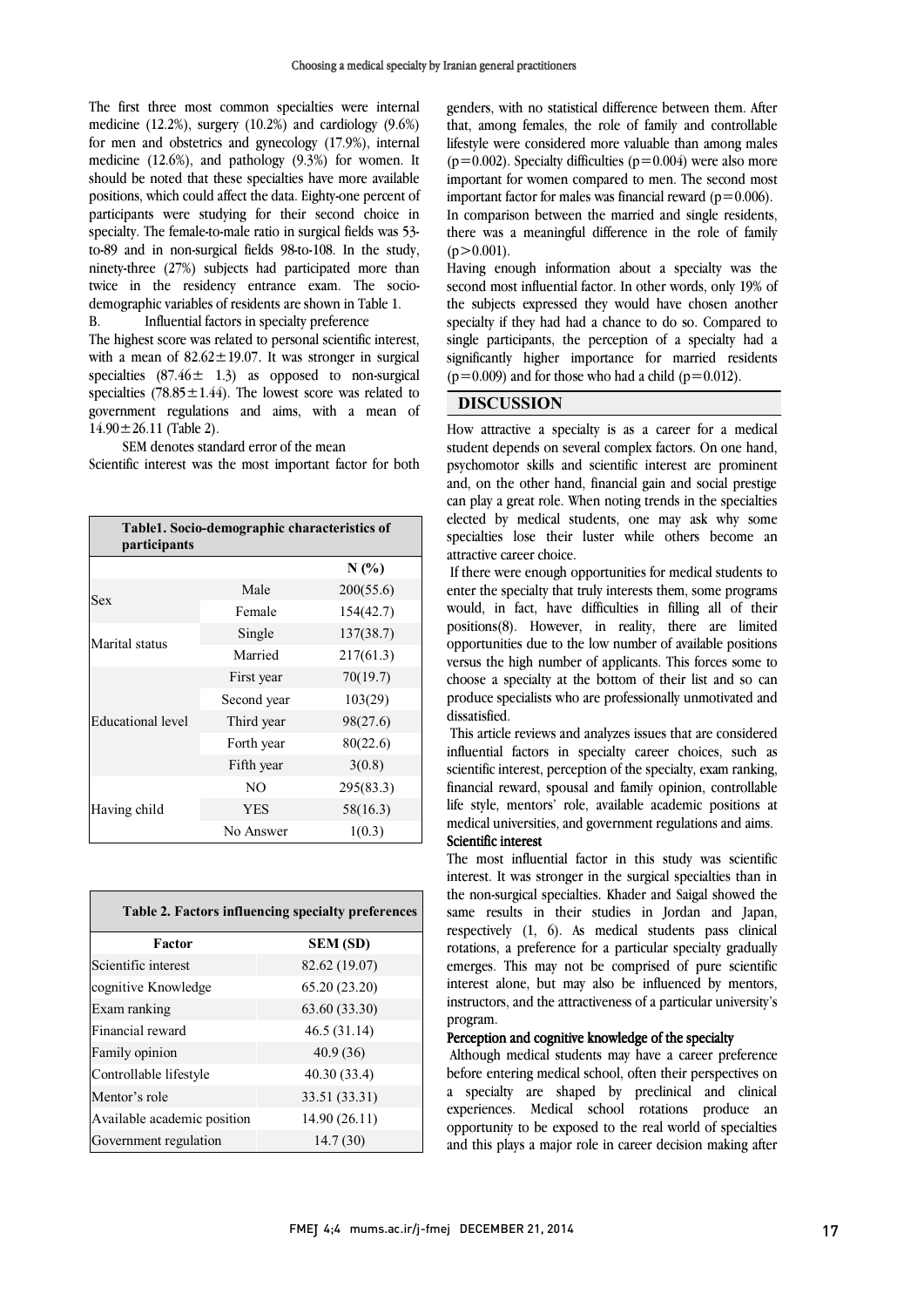graduation (1, 6, and 8). Clinical rotations can leave either  $a$  positive or negative impression on medical students who, as a result, may be encouraged to pursue a particular specialty or not (9). It should be emphasized that, since not an rotations are obigatory in some medical schools<br>curricula, medical students may have insufficient experience upon which their career decision is made. The perception of a specialty can change as students become older and so their initial preference may be modified as during the final year of medical school as opposed to the all rotations are obligatory in some medical schools' time passes. A career decision is much firmer when made fourth year (9, 10).

 In this study, knowledge about the specialty was the second most influential factor and only 19% of the subjects would chance to do so. In other words, their previous view of a specialty does not fully match the actual residency experience. It should be noted that perceptions on a specialty are more important for medical students who are have chosen another specialty if they had had another married or parents when making a career choice.

# Exam ranking

 Ranking was the third most influential factor in our study. Ranking may strongly influence decision-making. Participants with high scores have a wider range of based on financial reward, controllable lifestyle, and prestige rather than genuine interest (8). In contrast, participants with low scores are forced to take the entrance exam several times and may finally choose a specialty inability to compete with the updated knowledge of younger graduates. Both high and low rankings can unfortunately produce mediocre specialists or residents specialties to choose from which may cause a decision to be simply based on approaching exam limitations and an who wish they could change their specialty.

#### Gender issue

 Gender is one of the most challenging issues in making career choices. Although the number of female medical students is nearly equal to that of males, women tend to time schedule, which could interfere with parental or spousal responsibilities, such as the surgical fields. Harris et al. reported life style, long hours, and lack of time with family as inhibiting factors when considering a surgical empathy, financial reward, and religious values (12). Women are less likely to think about prestige and financial reward which are of higher priority among men (1, 8, and 12). In our study, 200  $(57%)$  residents were male and 154 interest was the most important factor. However, the next factors were financial reward for men and controllable lifestyle, along with family consideration, for women. In the present study, the first three specialties chosen by men obstetrics and gynecology, internal medicine, and pathology were chosen by women, findings which agree show an interest in specialties that do not demand a fullspecialty (11). Other influential personal factors may be (43%) female. Among males and females, personal scientific were internal medicine, general surgery, and heart while with Pawelczyk's results (12).

 medicine has a higher rate of acceptance; general surgery is To better appreciate these findings, in our country, internal

 lucrative, while heart is prestigious and generates a high income. In addition, only women are permitted to select obstetrics and gynecology as a specialty and this may create some bias in the interpretation of data. Of course, pathology has no on-call program.

 Another notable factor related to gender is the absence of a female mentor in some specialties, like surgery. The lack of a female role model in faculty positions may be the cause of career inhibitions among women students. Although, it may decrease this resistance, there is little hope of seeing a greater participation of women in traditionally male seem unbelievable, if significant efforts are not made to specialties.

#### Financial reward

reason for career preference in this study, parallel to other studies, it is much stronger in males<sup>1</sup>. This is not surprising because, in many countries, males are mainly responsible for supporting a family. Due to the prolonged time required workforce, he or she is older compared to those in other professions and, therefore, has less time to become established. In an effort to recover lost time in earning living, medical students are attracted to well-paying specialties. A good example is the choosing of surgery by male students  $(8)$ Although financial reward was the fourth most common for a medical education, when a physician enters the male students (8).

#### Spousal and family opinion

 Controllable lifestyle is an important factor especially for women. When choosing a career path, they consider the particular fields. In the Valente et al. study, 98% of married medical students consulted with their family and the duration of the residency program was the most decisive residents who chose specialties without an on-call program or emergency services were women, 27 (61.4%) of whom long hours, being on-call, and other challenges related to factor for them  $(8)$ . In this study,  $44$  out of 79 (56%) were married and 12 (27.3%) had a child.

# Medical lifestyle

 career choices. The Schwartz et al. study showed that over a period of ten years, there was an increase in the number of students who entered specialties with a controllable lifestyle and these students were among the top 15% of The importance of a controllable lifestyle sheds light on their class (8).

 Aufses et al. reported that the major reason why surgical residents had dropped out was related to lifestyle (13). This was seen in both genders, although a greater proportion belonged to women (32% vs. 17%).

belonged to women (32% vs. 1/%).<br>Over the past decades, it is obvious that, when making a surgical career choice, the important points are lifestyle and gender.

#### Mentors' role

Although the mentors' role is not a strong factor among our minimate  $(74)$  is not a strong f  $22.51 \pm 22.21$  strong l studies emphasize it as an encouraging or discouraging influential factor (1, 5, and 6). This may be due to a problem in the ward or a negative role model. Positive role models stated that their passionate interest in work exerts a<br>great effect on medical students (14). Zarkovic found subjects (7th in rank), with a mean of  $33.51 \pm 33.31$ , several models stated that their passionate interest in work exerts a